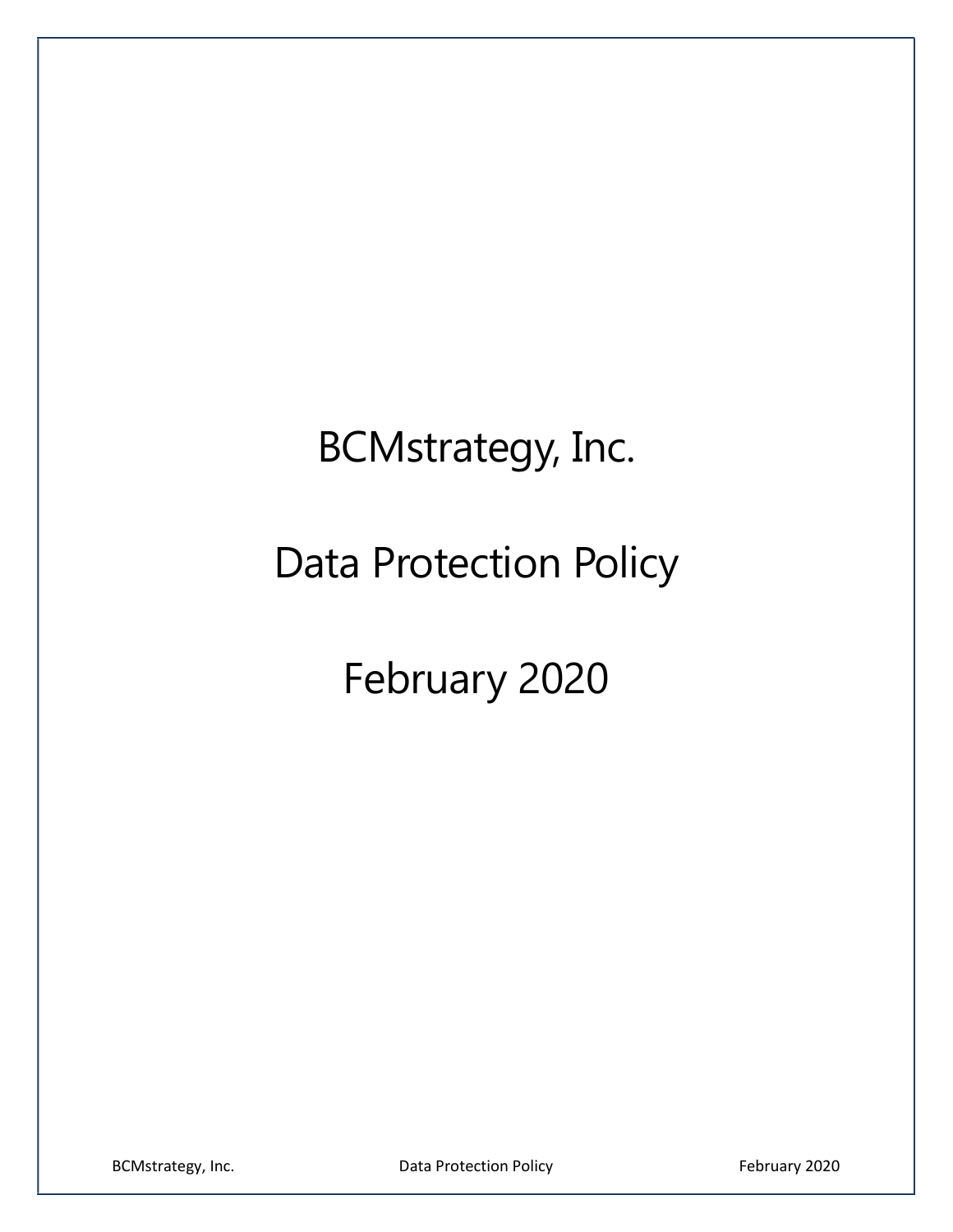BCMstrategy, Inc. is committed to treating information regarding employees, customers, stakeholders and other interested parties with the utmost care and confidentiality. We accomplish this goal by ensuring that we gather, store and handle data fairly, transparently and with respect towards individual rights.

#### Core Principle

BCMstrategy, Inc. will never share or sell personally identifiable data regarding its employees, customers, or vendors to third parties. Personally identifiable data will only be shared with law enforcement or other official sector entities following production of a legally enforceable requirement to deliver data for law enforcement or regulatory use.

#### Scope

BCMstrategy, Inc. employees must follow this policy. Contractors, consultants, partners and any other external entity are also covered.

#### Policy elements

As part of our operations, we need to obtain and process information including, but not limited to, any offline or online data that makes a person identifiable such as names, addresses, usernames and passwords, digital footprints, photographs, social security numbers, financial data, and platform usage data.

Our company collects this information in a transparent way and only with the full cooperation and knowledge of interested parties. Once this information is available to us, the following rules apply.

Our data will be:

- Accurate and kept up-to-date
- Collected fairly and for lawful purposes only
- Processed by BCMstrategy, Inc. within legal and moral boundaries
- Protected against any unauthorized or illegal access by internal or external parties
- Distributed only based on explicit agreement with the data's owner (exempting legitimate requests from law enforcement authorities)